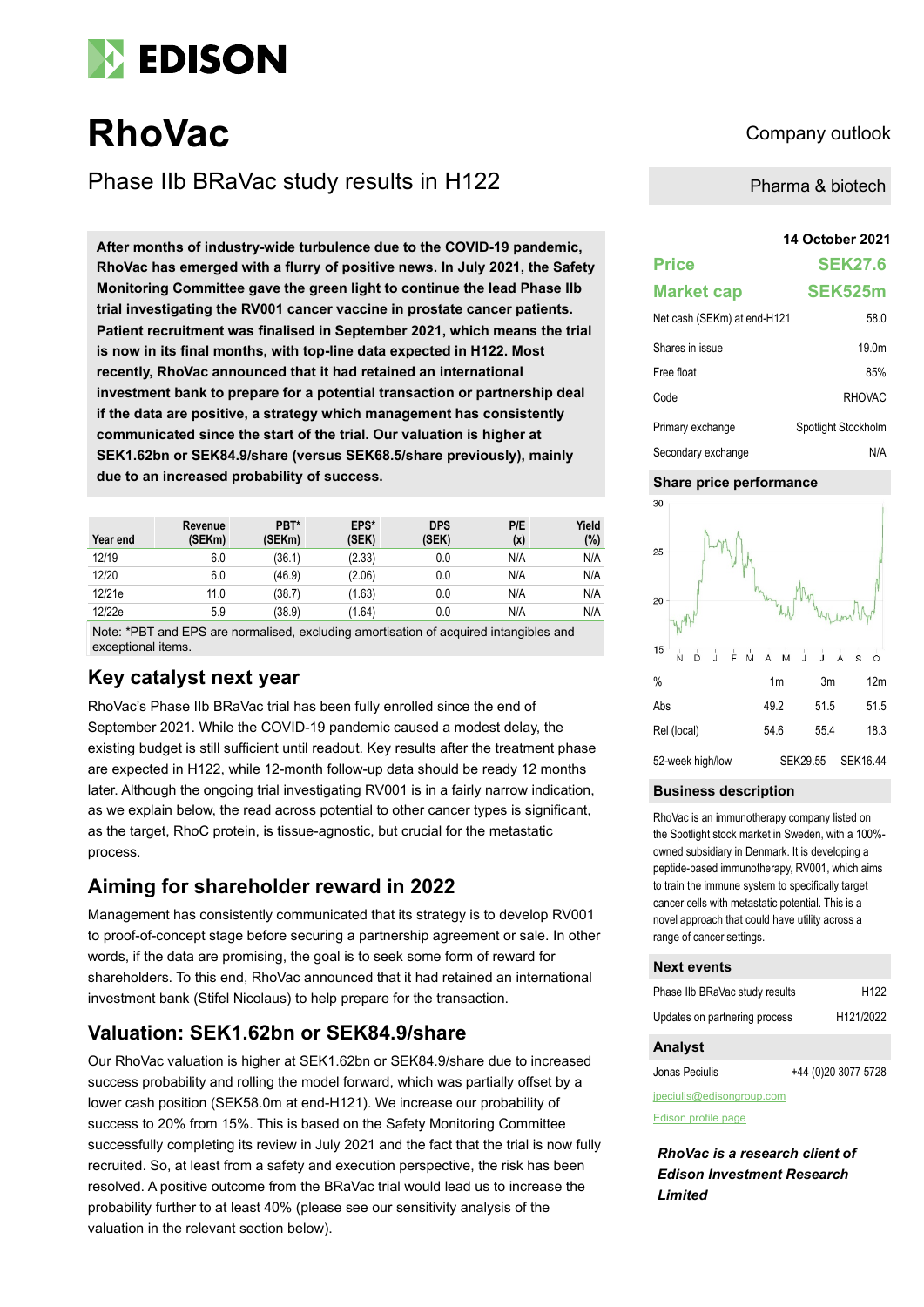

# **Outlook: On the home straight**

## **RV001: Tissue-agnostic cancer immunotherapy…**

RhoVac is an immunotherapy company listed on the Spotlight exchange in Stockholm, Sweden. Its technology involves the use of immunotherapy to activate T-cells against the protein RhoC for the treatment or prevention of metastasis. The lead product, RV001, contains a 20 amino acid peptide fraction of the RhoC protein, which is used as a tissue-agnostic cancer immunotherapy. RhoC is a promising target since it is overexpressed in cancer cells with metastatic potential compared with healthy cells across multiple cancer types.

## **…with potential to prevent metastasis**

RV001 is expected to prevent or limit metastasis by activating T-cells against cells with metastatic potential. This preventive concept differentiates RhoVac from most of the other drug developers in oncology. The treatment of metastatic cancer remains a significant unmet need. The metastatic cascade is generally believed to be 'undruggable' using traditional small molecule drugs or antibodies. Therefore, the idea of preventing or limiting metastasis through T-cell activation is an attractive one.

A comprehensive third-party review article on the RhoC target was published in July 2019 for the first time to our knowledge [\(Thomas et al\)](https://jeccr.biomedcentral.com/articles/10.1186/s13046-019-1327-4). In cancer, RhoC is responsible for enhanced migration, invasion and metastasis. We reviewed this article in detail in ou[r January 2020 report.](https://www.edisongroup.com/publication/phase-iib-bravac-study-enrolling-patients/25991/)

# **Tackling 'watchful waiting' approach in prostate cancer**

RV001 is positioned to target prostate cancer patients with localised disease who have relapsed after treatment with curative intent (ie radical prostatectomy or radiotherapy). A relapse in these patients is known as biochemical recurrence/biochemical failure. Practically the only approach currently used for these patients is 'watchful waiting'. As an example, the FDA has agreed that RhoVac can use placebo in the control arm, a sign that the regulator agrees there is no other option than just waiting. Should there be a viable intervention, it would be unethical to use placebo and RhoVac would have been asked to use standard-of-care treatment as the control instead.

As a result, in this specific patient population, RV001 would have no competition. In addition, such a 'wait and see' strategy is stressful for patients, who know that there is an active malignant process ongoing, yet nothing can be done. Furthermore, if proof-of-concept could be obtained for this patient group, we believe it is highly likely that RV001 could also be developed for other stages of prostate cancer and even other types of cancer, although this is not included in our valuation.

# **If data positive, aiming for shareholder reward in 2022**

The ongoing lead study BRaVac is a double-blind, placebo-controlled Phase IIb study (at least 180 patients) evaluating RV001 in patients (men) with biochemical recurrence following radical prostatectomy or radiotherapy. Since the end of September 2021, RhoVac's Phase IIb BRaVac trial has been [fully enrolled.](https://www.rhovac.com/cision/0450B5F784A37019/) While the COVID-19 pandemic caused a modest delay, the existing budget is still sufficient until readout, expected in H122. The primary endpoint is time to prostate specific antigen (PSA) progression, defined as the time from randomisation to the doubling of PSA from baseline value. Key results after the treatment phase are expected in H122, while 12-month followup data should be ready 12 months later. Management's current strategy is to develop RV001 to proof-of-concept stage before securing a partnership agreement or sale, which could generate returns for shareholders. In other words, if the data are promising, the goal is to seek some form of reward for shareholders (a licensing deal or M&A). To this end, RhoVac [announced](https://www.rhovac.com/cision/9D2B6AA7D399759E/) that it had retained Stifel Nicolaus.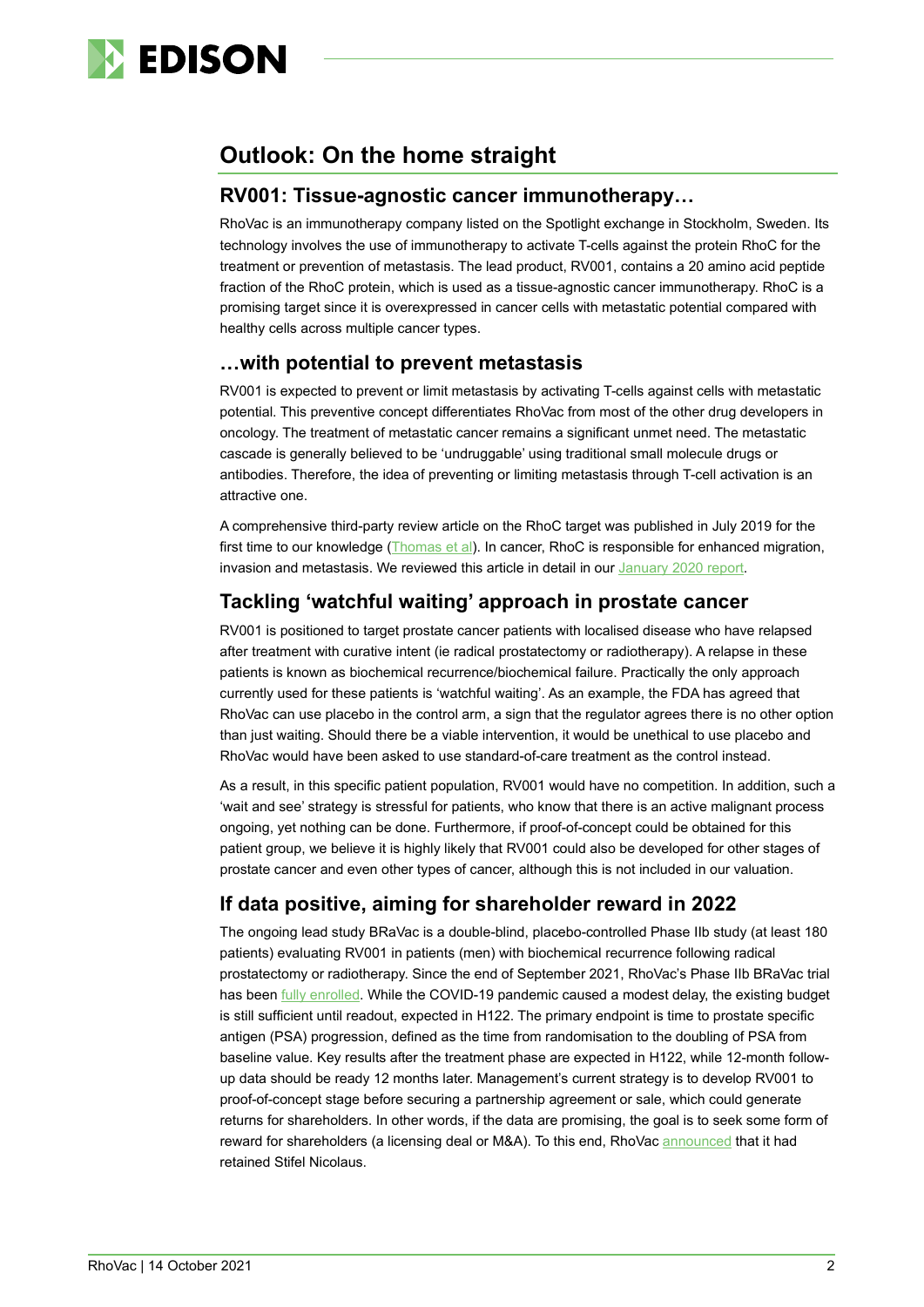

# **Phase I/II study three-year follow-up results**

The currently ongoing Phase IIb BRaVac trial builds on the Phase I/II study, which included 22 patients who had previously undergone radical prostatectomy. These patients received injections of RV001 subcutaneously for a total of 30 weeks.

# **One-year follow-up**

The one-year follow up results after the treatment phase were [published](https://jitc.bmj.com/content/8/2/e001157) in the *Journal for ImmunoTherapy of Cancer* (JITC) in November 2020. Of the 21 evaluable patients, 18 (86%) had shown a significant treatment-related immunological response. In all 86% of patients, a robust CD4+ T-cell response was observed, while a CD8+ response was observed in one patient (1/21 or 5%). These immunological effects were durable, with responses detectable for at least 10 months post vaccination. There is an ongoing debate in the scientific community about the extent to which CD4+ and CD8+ are involved in the anti-cancer response. The vaccination induces memory effector CD4+ cells, which determine the longevity of the immune response. In addition, the authors of the article published in the JITC in November argued that CD4+ T-cells are also:

- crucial for CD8+ T-cell activation and expansion;
- responsible for the generation and maintenance of CD8+ T-cell memory; and
- they also display a range of antitumoral effects, such as secretion of tumour necrosis factor and interferon-γ and can direct CD4+ cell cytotoxicity.

Another insight from this trial involved so-called prostate-specific antigen (PSA) doubling time – the time it takes for the PSA level to double versus pre-study levels. PSA doubling time is considered an effective surrogate endpoint for a clinical effect in prostate cancer. Despite the trial not being designed to investigate a clinical response, PSA levels were monitored throughout the course of the Phase I/II study. Only two patients had measurable levels of PSA at the base line, so PSA doubling is not evaluable in other patients. The investigators noticed that in these two patients, PSA doubling time increased during the course of the study (in one patient from 1.3 to 2.1 years and in the second patient from 1.95 to 3.8 years). This would imply a clinical response to treatment. Although the results from these two patients are anecdotal (only two cases), the fact that both patients had delayed progression is very encouraging, in our view.

# **Three-year follow-up: So far, so good**

The most [recent update](https://www.rhovac.com/cision/2DDE739450ABDA43/) from this study was published in October 2021 and included three-year follow-up results. Of those 21 patients included in the previous analysis, 19 agreed to undergo checks three years after the end of the treatment with RV001. None of these 19 patients demonstrated a substantial increase in their PSA levels, nor they were subsequently treated with other anticancer therapies. By end of the three-year follow-up, only three of those 19 patients had a measurable level of PSA. The patients with a measurable level of PSA also had a longer PSA doubling time, which points to slower disease progression. By the time the press release was published, immune response was assessed in 15 out of 19 patients and all but one patient still had RhoC specific immunity after three years (CD4+ or CD8+ not specified).

## **Our view**

The caveats with the study are the same as with all Phase I stage trials, ie no placebo control and a small sample. However, there are a couple of key takeaways. The immune response to the RV001 vaccination is long-lasting in a large majority of patients. Even after three years, a specific immune response against RV001 peptides was seen. The most intriguing finding, however, is prolongation of PSA doubling time in the three patients who had measurable PSA at the beginning (while the other patients did not worsen). In other words, the malignant process that was accelerating, slowed down in these patients. In the ongoing Phase IIb BRaVac trial, the inclusion criteria are designed to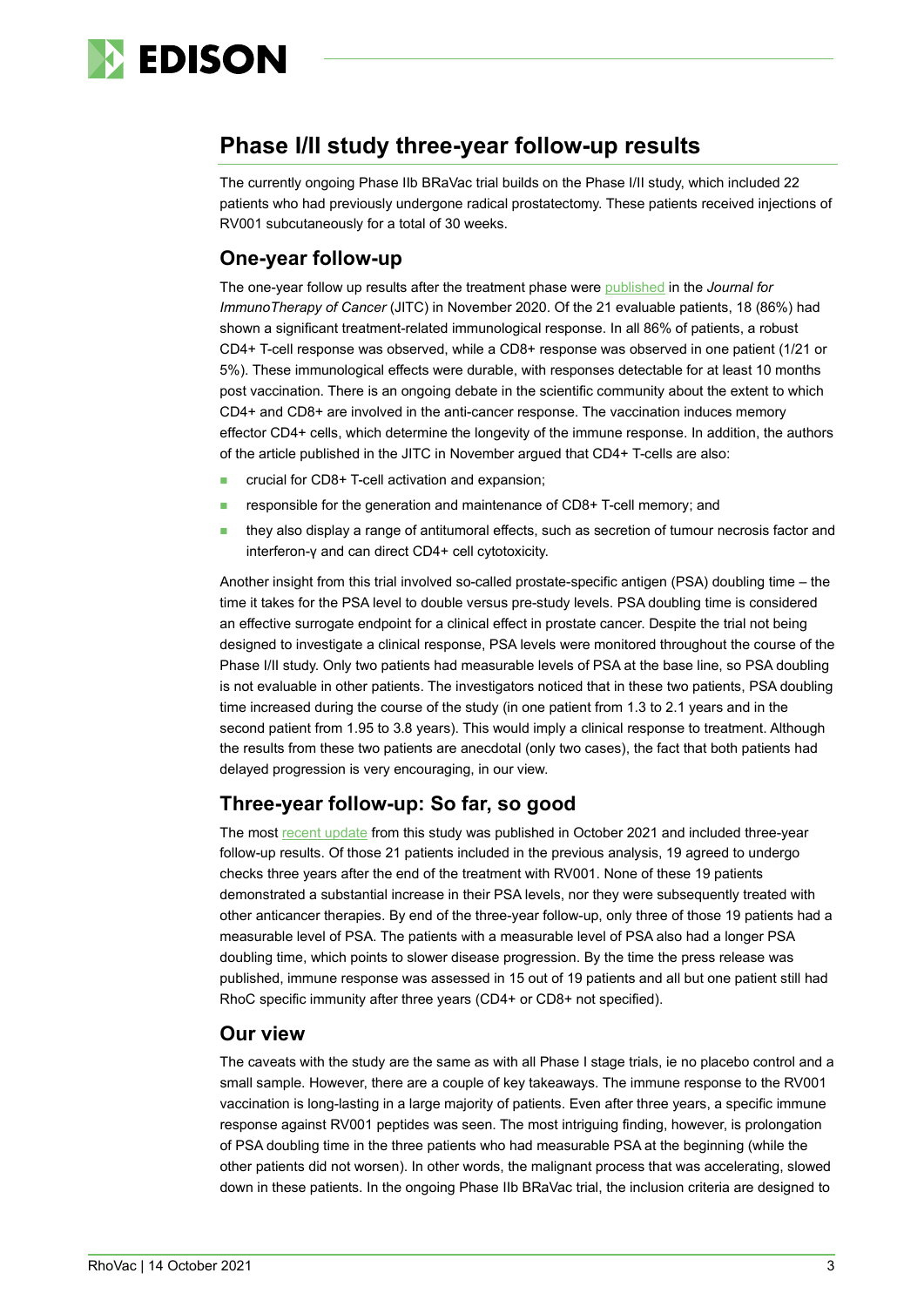

recruit patients with measurable PSA levels at the base line. A clearer picture on PSA doubling time will come from this trial, which is powered to show this effect as the primary endpoint.

# **Phase IIb controlled trial in Europe and US**

Following the positive Phase I/II study, RhoVac designed a larger Phase IIb study, [BRaVac,](https://clinicaltrials.gov/ct2/show/NCT04114825?term=rv001&draw=2&rank=2) to explore efficacy in the same patient group. As of September 2021, the trial is fully enrolled with at least 180 prostate cancer patients who experienced biochemical failure after a curative therapy (surgery or radiation therapy). The therapy will be administered as 12 subcutaneous injections over several months. The **primary endpoint** is time to PSA progression. Patients with biochemical failure will be included in the study if they:

- have had biochemical recurrence where their PSA level reaches ≥0.2ng/mL; and
- have PSA doubling time of between three and 12 months.

During the study, patients' PSA will be measured to calculate doubling time. RhoVac is aiming to reduce the PSA progression rate by 50% compared with the placebo group, an outcome that would be interesting to urologists. The COVID-19 pandemic caused a modest recruitment delay, but other than that the effect was limited. The delay is manageable with the existing budget and key top-line results should be reported in H122, while follow-up data should be ready 12 months later.

PSA progression is a good endpoint for this group of patients in a Phase II trial, mainly because it allows RhoVac to perform a relatively small and fast study. Feedback from both the EMA and FDA was positive on the endpoints, and other studies in the same group of patients are also using PSA endpoints in Phase II, eg [nivolumab](https://clinicaltrials.gov/ct2/show/NCT03637543?cond=Biochemically+Recurrent+Prostate+Cancer&fund=2&rank=1) (Bristol-Myers Squibb) and **olaparib** (AstraZeneca). PSA is known to be a reliable measure of disease progression/metastasis in prostate cancer.

# **Fast-track designation granted by the FDA**

In November 2020, the US FDA granted Fast Track designation. The benefits of Fast Track designation include more frequent meetings and written correspondence with the FDA, the potential for accelerated approval or priority review if additional criteria are met, and rolling review, which means that a company can submit completed sections of its Biologics License Application (BLA) for review by the FDA, rather than wait until the full application is complete. The granting of the designation means a third-party validation of RhoVac's plans, but should also make RV001 more appealing to potential partners, given it eases some of the regulatory processes ahead.

# **Strategic options for late-stage development**

If the Phase IIb study is positive, at least one successful Phase III study will likely be required for regulatory approval. RhoVac's current strategy is to partner following the Phase IIb outcome, but it is open to options including selling the whole company or signing a licensing deal. For our modelling purposes, we assume a licensing deal in 2022 followed by a single Phase III study (full out-licensing, costs to be borne by the partner), which will be a global study including both European and US sites, and will take approximately four years to complete. However, we cannot exclude the possibility that an additional Phase II or Phase III study would be required depending on partner priorities, or that the Phase III study will take longer. That will depend on further regulatory interactions and any potential partnership with pharma companies, which may set their own goals. The key value inflection point, however, is the results of the ongoing Phase IIb study.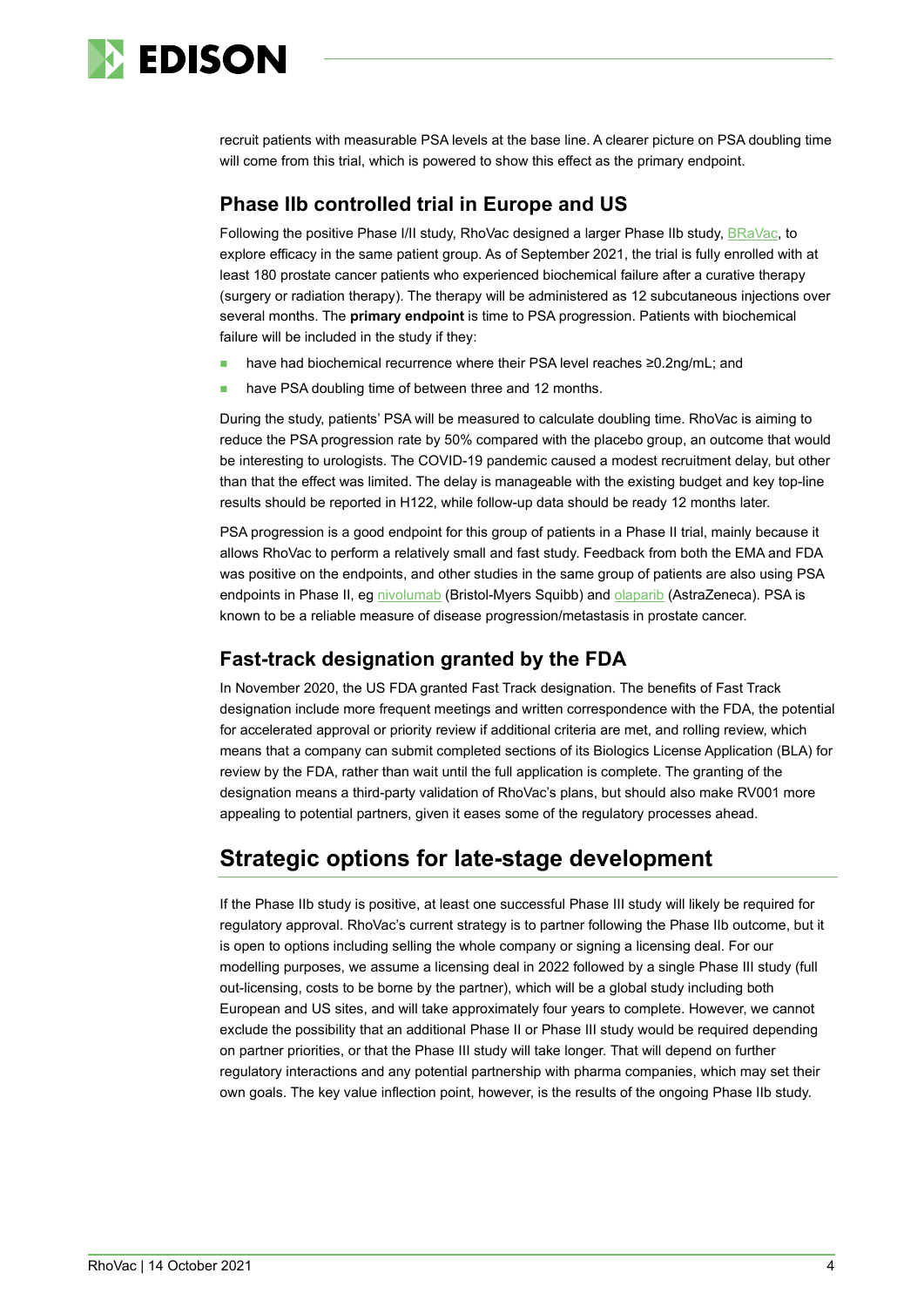

# **RV001: A peptide-based immunotherapy**

RV001 is a peptide-based immunotherapy that contains fragments of a protein called RhoC, which is overexpressed in cells with metastatic potential in a range of cancers [\(Karlsson et al 2009\)](https://www.sciencedirect.com/science/article/abs/pii/S0304419X09000110). It has been found to be essential for metastasis [\(Hakem et al 2005\)](https://www.ncbi.nlm.nih.gov/pmc/articles/pmid/16107613/), and to cause metastasis in animal models [\(Clark et al 2000\)](https://www.nature.com/articles/35020106). The adjuvant Montanide ISA 51 is used together with peptides to increase the immune response. RhoVac expects RV001 to elicit a T-cell response against RhoC through major histocompatibility (MHC) class I and II.

RhoC is on the [National Cancer Institute list](https://www.ncbi.nlm.nih.gov/pmc/articles/PMC5779623/pdf/nihms127357.pdf) of priority cancer antigens. RhoC is an Rho GTPase, which have a role in cellular processes such as migration and cell adhesion. Since metastasis employs these mechanisms, Rho GTPases are also associated with metastasis. This is not a cancer-specific mechanism, however, as any cell involved in tissue repair or angiogenesis will use the same mechanism. Nevertheless, RhoC is overexpressed in tumour cells, including metastatic lesions. So, this protein is tissue-agnostic, but overexpressed in cancer metastases. An interesting finding is that RhoC overexpression is maintained as secondary tumours develop ([Liu et al 2007](https://link.springer.com/article/10.1007%2Fs00109-007-0217-y)). This observation further supports the rationale of using RV001 for metastases prevention and control or treatment of secondary tumours.

In a malignant process, cancer cells die and proteins/antigens are released. These are then taken up by the patient's own antigen-presenting cells or dendritic cells (DCs), and in lymph nodes they present these antigens to T-cells. This leads to activation and production of populations of T-cells, which can now recognise and destroy cancerous cells that display the same antigens as those previously presented. However, this process is not perfect, which is why not every malignant process is stopped. Once a tumour develops, it often also has multiple ways to suppress the immune response and enable the tumour to 'hide' from the immune cells. The goal of cancer immunotherapies, such as RV001, is to expose the tumour cells as foreign to the patient's immune system so the tumour is recognised and immunologically attacked.

# **Targeting an unmet need in prostate cancer**

Prostate cancer is a common cancer in men over the age of 50. The [National Cancer Institute](https://seer.cancer.gov/statfacts/html/prost.html) estimates that 174,650 patients in the US were diagnosed with prostate cancer in 2019 and there were c 31,620 deaths recorded from the disease in the US during 2019. Prostate cancer is usually diagnosed by carrying out a mixture of PSA blood test, digital rectal examination and biopsy. PSA is also an important tool to monitor patients for relapse. The stage of prostate cancer at diagnosis is a significant contributor to survival, as patients with early local disease have a five-year survival rate of 98%, while patients with advanced metastasis have five-year survival of 28% [\(Tewari et al 2014\)](https://onlinelibrary.wiley.com/doi/pdf/10.1002/9781118347379.ch1). The stage of prostate cancer together with the risk level determines treatment options:

- **Localised prostate cancer with low risk or intermediate risk** is treated with active surveillance or radical therapy (either radical prostatectomy or radiation therapy). Low-risk patients might be subject to watchful waiting, with delayed androgen deprivation therapy (or hormone therapy) as an alternative if they are very low risk. Intermediate-risk patients might also receive adjuvant hormone therapy with their radiation therapy. Many patients will relapse after radical therapy, and will move on to hormone therapy or salvage radiotherapy. Most patients live for many years with localised disease, but most will eventually still progress.
- **Patients with high-risk localised or locally advanced prostate cancer** might receive hormone therapy, radical prostatectomy or radiotherapy and, on relapse, additional hormone therapy or radiotherapy. Many patients will progress to metastatic disease, which is most often bone metastases.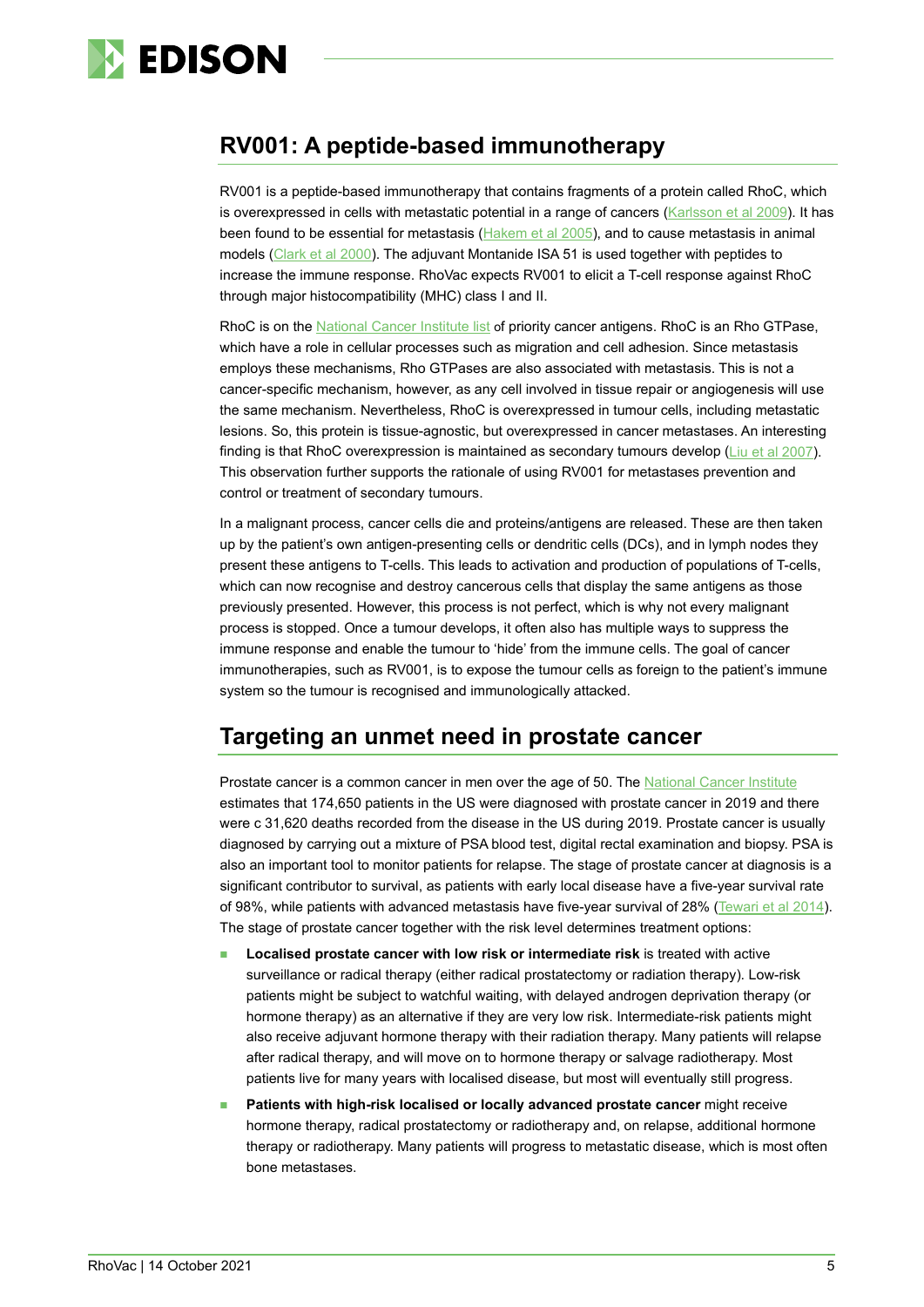

 **Metastatic disease can be either hormone-naïve or castrate-resistant**. Hormone-naïve patients can receive androgen deprivation therapy, but castrate-resistant prostate cancer patients have to move on to other salvage options. This group of patients has a poor prognosis.



#### **Exhibit 1: Prostate cancer progression and RV001 positioning**

## Source: RhoVac

RhoVac is targeting patients with localised disease who have relapsed after treatment with curative intent (ie radical prostatectomy or radiotherapy). This is a group of patients who still have a relatively good prognosis. A relapse in these patients is known as biochemical recurrence/ biochemical failure and can be defined as a rise in PSA ≥0.2ng/mL (American Urological Association, European Association of Urology). Currently these patients will move on to hormone therapy or salvage radiotherapy, but RhoVac wants to delay disease progression by postponing the relapse. RV001 will therefore be given as an 'adjuvant' treatment to radical therapy. Discussions with the EMA and FDA highlight that this is an area of unmet medical need.

There is potential for RV001 to expand into other patient populations. It could be used as a noninvasive therapy instead of just watchful waiting in low-risk localised prostate cancer patients, who are not candidates for radical prostatectomy or radiotherapy (earlier stage than that currently targeted). There is also a rationale to use RV001 in later stages, for example in patients with metastasised cancer who are receiving androgen deprivation therapy. Not all cancer cells are sensitive to antiandrogens, which is why the cancer ultimately relapses and becomes castrateresistance prostate cancer. The addition of RV001 to complement antiandrogen therapy could either slow down the development of antiandrogen-resistant cells or eradicate them.

# **Competitive landscape**

Virtually the only approach used for the group of patients at which RV001 is targeted in the ongoing Phase IIb trial is watchful waiting. As a result, in this specific patient population RV001 as a monotherapy would have no competition. Overall, the best-selling prostate cancer drugs in 2020 were branded hormone drugs targeting advanced disease, ie Xtandi (enzalutamide, Astellas) with sales of \$4.3bn and Zytiga (abiraterone acetate, Janssen Biotech) with sales of \$2.5bn (source: EvaluatePharma).

## **Clinical studies in biochemical failure**

The majority of clinical development is for metastatic castrate-resistant prostate cancer. However, there are a few ongoing studies with immunotherapeutics being conducted in patients with biochemical recurrence (Exhibit 2). To our knowledge, there have not been any Phase III studies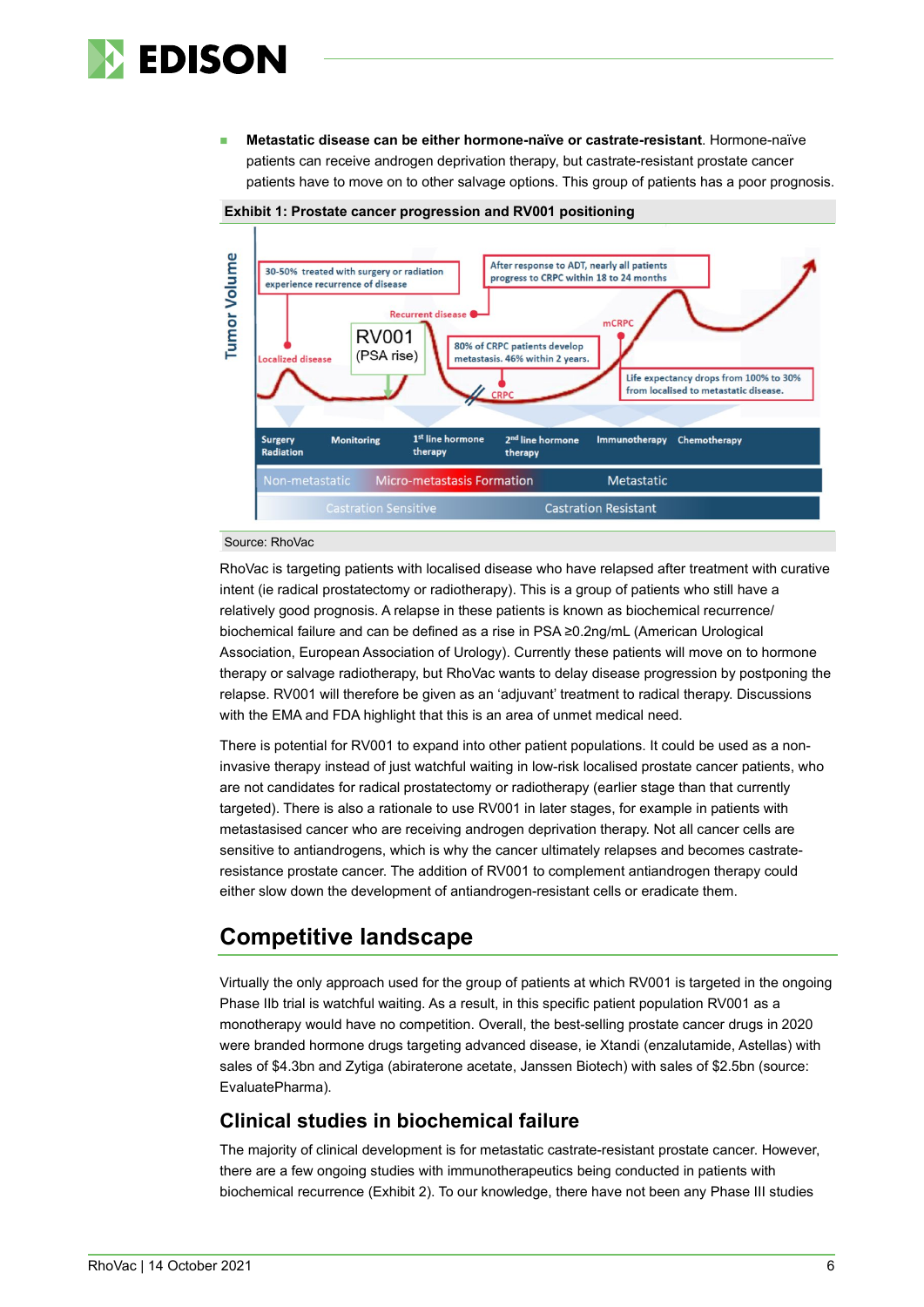

investigating novel therapeutics carried out in this group of patients. There are several experimental therapies in earlier stages. Results from these studies could provide insights for RhoVac, and if any Phase III studies are initiated it will also be helpful for RhoVac when discussing endpoints with the regulators. All these third-party trials experienced delays during the pandemic.

|                |                                          |                                | Exhibit 2: Drugs in development for biochemical recurrence in localised prostate cancer |          |                                                                                                |                                             |
|----------------|------------------------------------------|--------------------------------|-----------------------------------------------------------------------------------------|----------|------------------------------------------------------------------------------------------------|---------------------------------------------|
| <b>Product</b> | Pharmacological<br>class                 | Company                        | <b>Phase of development</b>                                                             | patients | Number of Primary endpoint(s)                                                                  | <b>Estimated primary</b><br>completion date |
| <b>RV001</b>   | Peptide-based<br>immunotherapy<br>(RhoC) | <b>RhoVac</b>                  | <b>Phase IIb [NCT04114825]</b>                                                          | 150      | Time to documented PSA<br>progression or clinical recurrence.<br>death of any cause            | H <sub>122</sub>                            |
| Enzalutamide   | Anti-androgen                            | Astellas                       | <b>Phase II [NCT02203695]</b><br>(marketed in other prostate<br>cancer populations)     | 122      | Rate of Freedom-from-PSA-<br>progression (FFPP) at 2-years                                     | December 2022                               |
| Nivolumab      | PD-1 inhibitor                           | <b>Bristol-Myers</b><br>Squibb | <b>Phase II [NCT03637543]</b>                                                           | 34       | Disease control (proportion of<br>patients that experience decline or<br>stabilisation of PSA) | March 2022                                  |
| Olaparib       | PARP inhibitor                           | AstraZeneca                    | <b>Phase II [NCT03047135]</b>                                                           | 50       | Response rate (decline in PSA to<br>50% of baseline level)                                     | January 2022                                |
| Rucaparib      | PARP inhibitor                           | Clovis Oncology                | <b>Phase II [NCT03533946]</b>                                                           | 32       | 50% reduction in PSA levels                                                                    | <b>July 2023</b>                            |
|                |                                          |                                |                                                                                         |          |                                                                                                |                                             |

Source: EvaluatePharma, Clinicaltrials.gov

# **Sensitivities**

RhoVac is subject to typical biotech company development risks, including the unpredictable outcome of trials, regulatory decisions, success of competitors, financing and commercial risks. Currently, RhoVac is a single technology company, which is high risk since if the technology is not successful in treating metastasis the company cannot fall back on any alternatives. On the other hand, if proof of concept is established in metastatic the process of one cancer type, it could work in multiple other cancers where RhoC is overexpressed.

RhoVac is an early-stage drug developer, therefore in the foreseeable future value creation will depend on successful R&D progress and any potential partnering activities. The near-term R&D sensitivities are tied to RV001 in prostate cancer, which is the only clinical-stage programme. Our model assumes that RV001 will be out-licensed and our valuation is therefore sensitive to potential licensing timing and actual deal terms. The design of the Phase III study in prostate cancer as well as the cost and length of the study are unknown. In our model, we assume a four-year Phase III trial in prostate cancer. However, there is a risk the trial could take longer if a different endpoint is required.

# **Valuation**

Our RhoVac valuation (Exhibit 3) is higher at SEK1.62bn or SEK84.9/share compared to SEK68.5/share previously due to rolling the model forward, which offsets the lower cash position (SEK58.0m at end-H121). The main change to our assumptions is that we increase our probability of success to 20% from 15%. This is based on the Safety Monitoring Committee successfully completing its [review](https://www.rhovac.com/cision/017789117A08544C/) in July 2021 and the fact that the trial is now fully recruited. So, at least from a safety and execution perspective, the risk has been resolved. Exhibit 4 summarises our detailed assumptions for the rNPV valuation.

For now, we include a single asset in a single indication in our valuation (RV001 in prostate cancer patients with biochemical recurrence following radical prostatectomy or radiotherapy). There is a clear rationale for RV001 to be expanded in other prostate cancer patient populations, either earlier or more advanced. In addition, RV001 is tissue-agnostic, so theoretically it could be used in many other cancers that metastasise. Although all these new avenues will require dedicated clinical trials,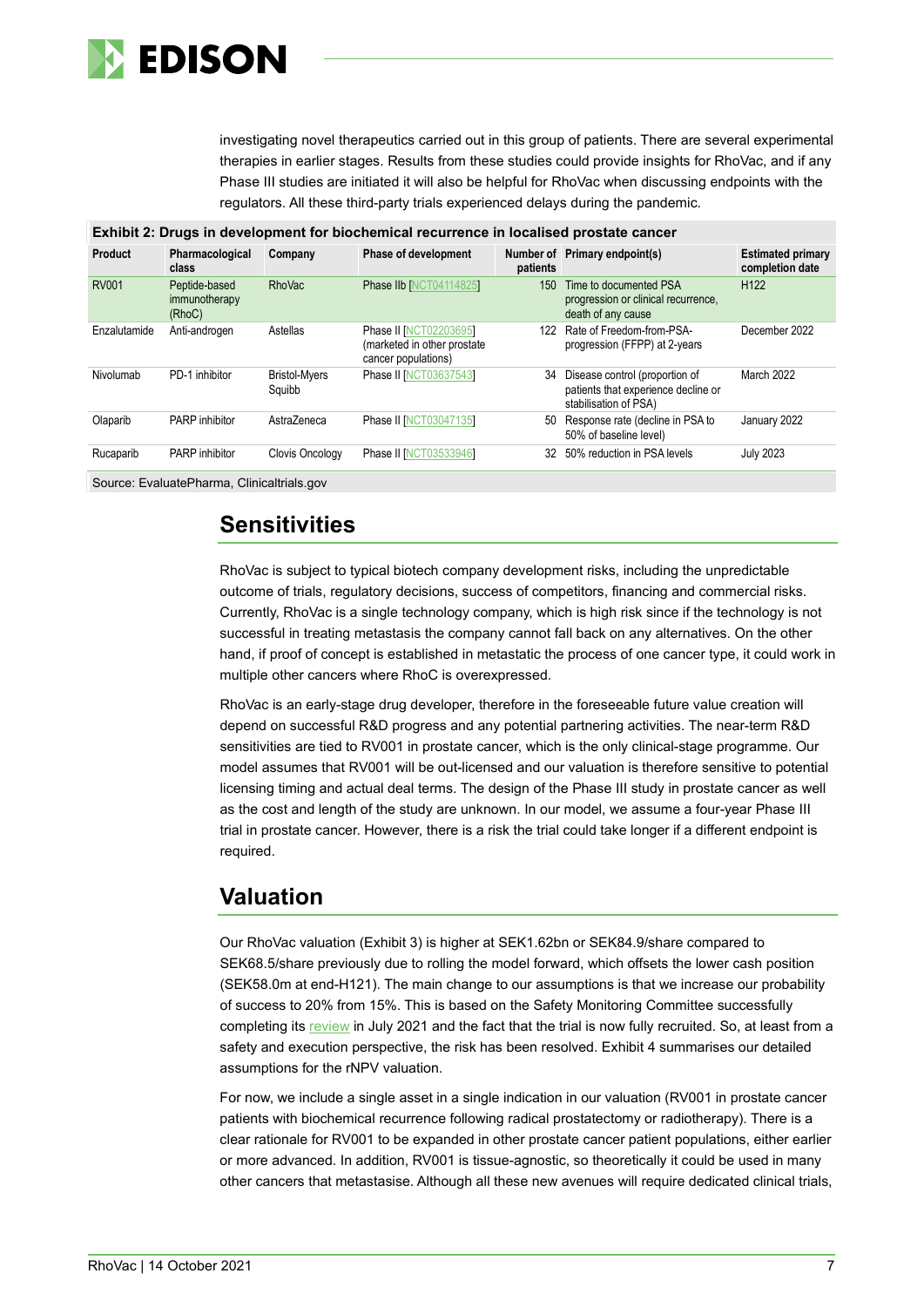

in the case of an out-licensing, label and indication expansion would be considered and reflected in the total deal value.

With this in mind, in our model we use comparable licensing deals, whose deal terms stipulate the potential for expansion in multiple cancer types. Over the past five to six years, we have identified the licensing deals listed in Exhibit 5. We take the median upfront (\$121m) and milestone payment (\$1.07bn) values, but in our model we risk adjust these by 40% to reflect lack of clinical proof-ofconcept at the moment and the inherent uncertainty in partnering discussions. We use tiered 10– 13% royalty rates. Because of this substantial expansion potential, the comparable deal terms stipulate impressive upfront and milestone payments, which are not reflected in RhoVac's current market capitalisation. We believe repricing could be rapid if clinical proof-of-concept is successfully demonstrated in the ongoing BRaVac trial. We have assumed a market penetration rate of 40% in our rNPV model, which calculates RV001's potential in the current narrow prostate cancer indication (biochemical recurrence after a curative treatment).

#### **Exhibit 3: Sum-of-the-parts RhoVac valuation**

| <b>Product</b>          | Launch | Peak sales<br>(USSm) | Unrisked NPV<br>(SEKm) | <b>Technology</b><br>probability $(\%)$ | rNPV<br>(SEKm) | rNPV/share<br>(SEK) |
|-------------------------|--------|----------------------|------------------------|-----------------------------------------|----------------|---------------------|
| RV001 - prostate cancer | 2027   | 1.775                | 5.733.3                | 20%                                     | 1.560.0        | 81.9                |
| Net cash, last reported |        |                      | 58.0                   | 100%                                    | 58.0           | 3.0                 |
| <b>Valuation</b>        |        |                      | 5.791.3                |                                         | 1.618.0        | 84.9                |
|                         |        |                      |                        |                                         |                |                     |

Source: Edison Investment Research. Note: WACC = 12.5% for product valuations.

## **Exhibit 4: Assumptions for RV001 valuation**

| Product/indication      | <b>Comments</b>                                                                                                                                                                                                                                                                                                                                                                                                                                                                                                                                                                                                                                                                                                                                                                                                                                                                                                                                                                             |
|-------------------------|---------------------------------------------------------------------------------------------------------------------------------------------------------------------------------------------------------------------------------------------------------------------------------------------------------------------------------------------------------------------------------------------------------------------------------------------------------------------------------------------------------------------------------------------------------------------------------------------------------------------------------------------------------------------------------------------------------------------------------------------------------------------------------------------------------------------------------------------------------------------------------------------------------------------------------------------------------------------------------------------|
| RV001 - prostate cancer | Target population: c 22k prostate cancer patients in the US who have biochemical recurrence annually, and c 41k in EU14. This is<br>reached by taking the incidence of prostate cancer in each region (175k US and 324k in EU14) multiplied by the proportion<br>diagnosed with local disease (approximately 66%) multiplied by the proportion treated with radical prostatectomy or radiotherapy<br>(approximately 55%) multiplied by the proportion having biochemical recurrence per year (approx. 35%). 40% peak penetration.<br>Pricing: \$50k per patient per year in the US, 30% discount in Europe. Peak sales in five years.<br>R&D cost: SEK58m in cash remaining as of end-Q221, which we expect will be sufficient to complete Phase IIb trial, then RV001<br>will be out-licensed.<br>• IP rights: proprietary technology; patent protection until 2028 (Europe, Australia, Japan) and 2032 (US). Biologicals market<br>exclusivity 12 years in the US and 10 years in Europe. |
|                         | Source: Edison Investment Research. Note: Target geographies used in the model are the US, and top 14 European countries (EU5 +                                                                                                                                                                                                                                                                                                                                                                                                                                                                                                                                                                                                                                                                                                                                                                                                                                                             |

Source: Edison Investment Research. Note: Target geographies used in the model are the US, and top 14 European countries (EU5 + Netherlands, Belgium, Luxembourg, Denmark, Finland, Norway, Sweden, Austria and Switzerland).

| Exhibit 5: Comparable deals for immunotherapy assets in late-stage development for prostate cancer |                                |                   |                                   |                                                        |                         |                            |                   |                            |
|----------------------------------------------------------------------------------------------------|--------------------------------|-------------------|-----------------------------------|--------------------------------------------------------|-------------------------|----------------------------|-------------------|----------------------------|
| <b>Date</b>                                                                                        | Licensor                       | Licensee          | Product                           | Pharmacological class/target                           | <b>Upfront</b><br>(\$m) | <b>Total</b><br>milestones | R&D<br>milestones | <b>Sales</b><br>milestones |
| 28/03/2019                                                                                         | AstraZeneca                    | Daiichi<br>Sankyo | Enhertu                           | Topoisomerase I inhibitor; HER-2<br>antibody           | 1.350                   | 5,550                      | 3.800             | 1,750                      |
| 02/03/2015                                                                                         | Novartis                       | Arzerra           | Genmab                            | B-lymphocyte antigen CD20 antibody                     | 102                     | 1,600                      | 1.600             |                            |
| 17/08/2018                                                                                         | OncologiE                      | Lefitolimod       | Mologen                           | Toll-like receptor 9 (TLR9) agonist                    | 27                      | 1,270                      | 1,270             |                            |
| 04/03/2015                                                                                         | <b>Bristol-Mvers</b><br>Squibb | Prostvac          | Bavarian Nordic                   | Prostate-specific membrane antigen<br>(PSMA) regulator | 140                     | 835                        | 340               | 495                        |
| 24/09/2014                                                                                         | Baxter<br>International        | Onivyde           | Merrimack                         | Topoisomerase I inhibitor                              | 100                     | 870                        | 620               | 250                        |
| 24/08/2015                                                                                         | Medivation                     | Talzenna          | <b>BioMarin</b><br>Pharmaceutical | PARP1.2 inhibitor                                      | 410                     | 160                        | 160               | $\mathbf{0}$               |
| <b>Median</b>                                                                                      |                                |                   |                                   |                                                        | 121                     | 1,070                      |                   |                            |

Source: Edison Investment Research, EvaluatePharma, company press releases.

## **Positive Phase IIb study scenarios**

In Exhibit 6 below we provide a sensitivity analysis that looks at the potential effect on our valuation of a successful Phase IIb outcome, by rolling forward our model to several future dates during 2022 when the BRaVac data might become available. Assuming the data are positive, we would expect to increase the technological success probability to 40% from our current of 20%. Because a successful Phase IIb outcome would also be the first clinical proof-of-concept, we believe this would increase RV001's potential in other indications. This would allow us to reflect a larger portion of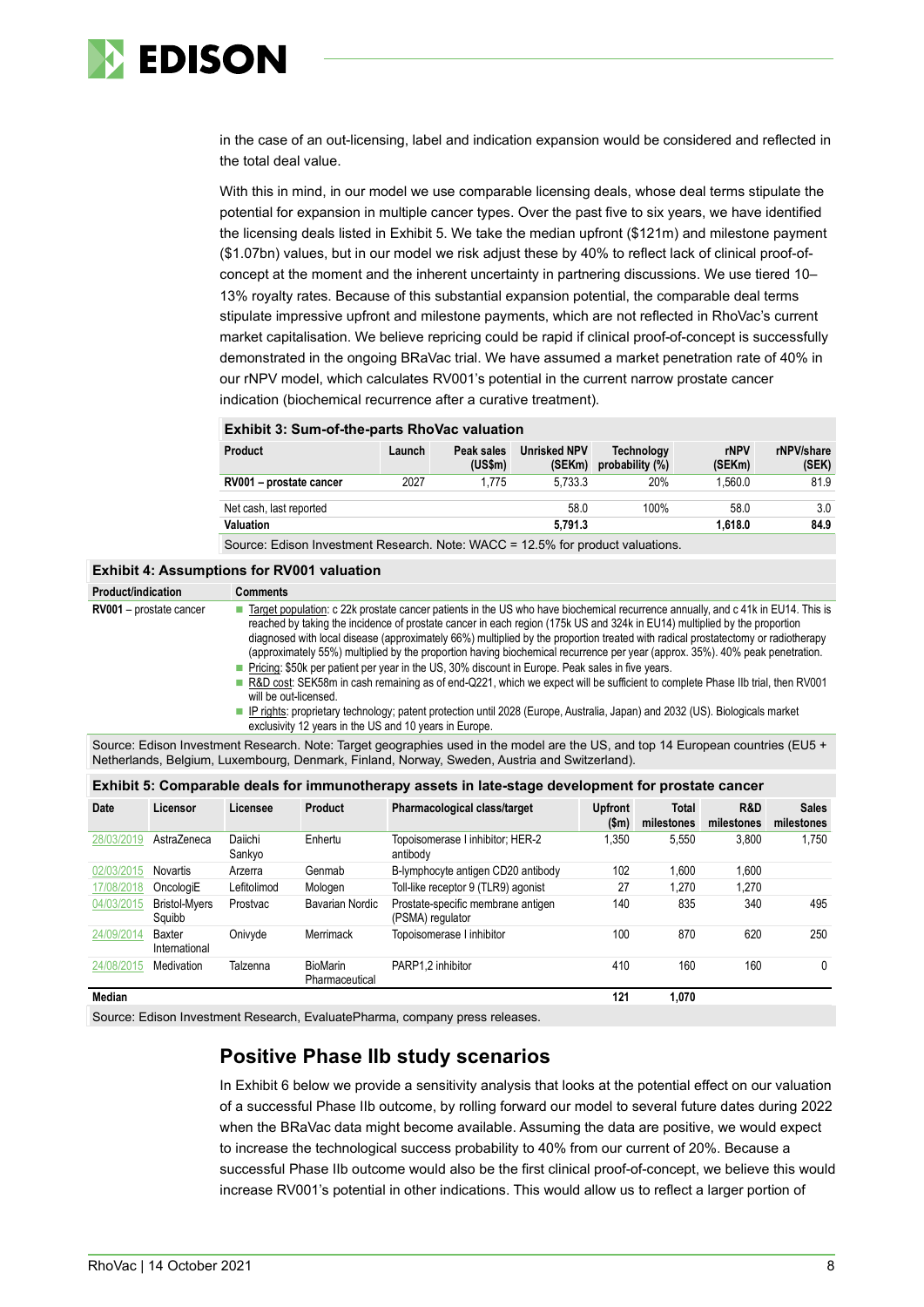

comparable deal economics (currently adjusted at a conservative 40%, as explained in our last published [outlook report\)](https://www.edisongroup.com/publication/good-execution-in-challenging-times-for-industry/27907/). There are no historical comparators as to how much this portion should increase, so we will review the totality of data (RhoVac may also conduct preclinical studies in other indications in parallel to the Phase IIb trial).

|         |                  | Discount to licensing deal economics |       |       |       |       |  |  |  |  |
|---------|------------------|--------------------------------------|-------|-------|-------|-------|--|--|--|--|
|         | rNPV             | 10%                                  | 20%   | 40%   | 80%   | 100%  |  |  |  |  |
|         | May 2022         | 101.5                                | 117.1 | 148.2 | 210.5 | 241.6 |  |  |  |  |
| Readout | <b>June 2022</b> | 102.5                                | 118.3 | 149.7 | 212.6 | 244.0 |  |  |  |  |
| timing  | <b>July 2022</b> | 103.5                                | 119.4 | 151.2 | 214.7 | 246.4 |  |  |  |  |
|         | August 2022      | 104.6                                | 120.6 | 152.7 | 216.8 | 248.9 |  |  |  |  |

### **Exhibit 6: Phase IIa BRaVac trial read-out sensitivity analysis on RV001's rNPV (SEK/share)**

Source: Edison Investment Research

# **Financials**

With its H121 results, RhoVac reported income of SEK9.6m, which was the allocated portion of the EU Horizon 2020 grant (€2.5m or c SEK27m, of which a total of c SEK22m had been received by the end of H121). Operating costs in H121 were SEK33.7m versus SEK24.9m a year ago, reflecting the continued R&D uplift as new patients were enrolled into the BRaVac study. In addition, the company recognised SEK6.0m in tax credits in H121. In 2021 and 2022, we forecast that spending will continue at a similar level at c SEK45–50m, partly offset by the remaining instalments expected from the EU Horizon 2020 grant.

The reported end-H121 cash position was SEK58.0m with no interest-bearing debt. RhoVac will still receive the remaining part of the grant (c SEK5m) and expects around SEK14m in tax credits during the remainder of the BRaVac trial. These expected amounts plus pre-paid expenses of SEK15m (current assets on the balance sheet) mean that total expected funding is around SEK92m, which is sufficient to complete the ongoing Phase IIb study.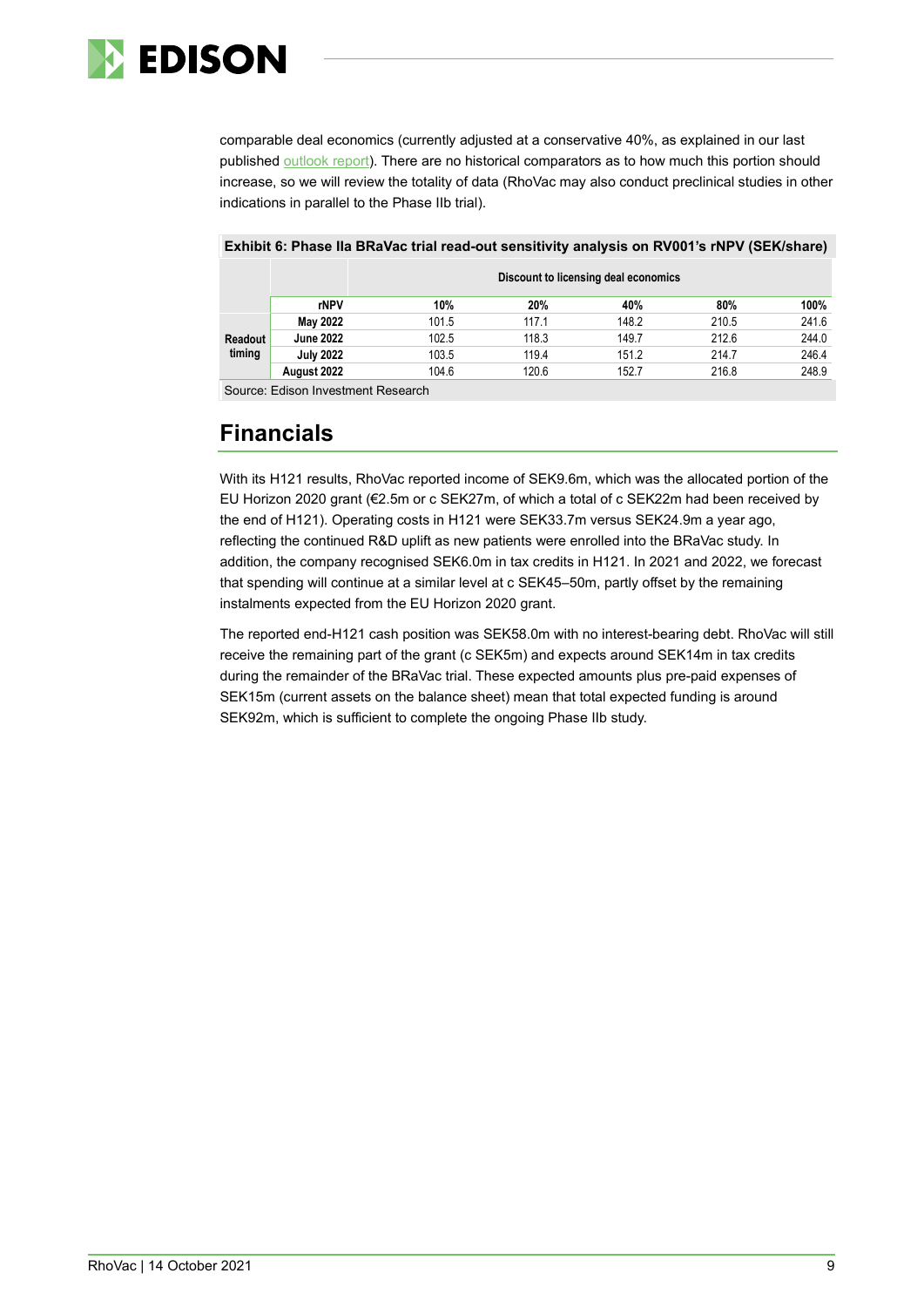

## **Exhibit 7: Financial summary**

|                                              | <b>SEK000s</b> | 2019         | 2020         | 2021e      | 2022e      |
|----------------------------------------------|----------------|--------------|--------------|------------|------------|
| Year end 31 December                         |                | Local GAAP   | Local GAAP   | Local GAAP | Local GAAP |
| <b>PROFIT &amp; LOSS</b>                     |                |              |              |            |            |
| Revenue                                      |                | 5,979        | 6,012        | 10,976     | 5,945      |
| Cost of Sales                                |                | 0            | 0            | 0          |            |
| <b>Gross Profit</b>                          |                | 5,979        | 6,012        | 10,976     | 5,945      |
| Research and development                     |                | (38, 743)    | (45, 974)    | (50,000)   | (45,000)   |
| <b>EBITDA</b>                                |                | (36, 498)    | (47, 468)    | (39, 024)  | (39,055)   |
| Operating Profit (before amort. and except.) |                | (12, 857)    | (20, 148)    | (36, 498)  | (47, 468)  |
| Intangible Amortisation                      |                | 0            | 0            | 0          | 0          |
| Exceptionals                                 |                | 0            | 0            | 0          | 0          |
| Other                                        |                | 0            | 0            | 0          | 1          |
| <b>Operating Profit</b>                      |                | (36, 498)    | (47, 468)    | (39,024)   | (39,054)   |
| Net Interest                                 |                | 382          | 577          | 363        | 148        |
| Profit Before Tax (norm)                     |                | (36, 116)    | (46, 891)    | (38, 662)  | (38, 907)  |
| Profit Before Tax (reported)                 |                | (36, 116)    | (46, 891)    | (38, 662)  | (38,906)   |
| Tax                                          |                | 3,837        | 7,744        | 7,700      | 7,700      |
| Profit After Tax (norm)                      |                | (32, 279)    | (39, 147)    | (30, 962)  | (31, 206)  |
| Profit After Tax (reported)                  |                | (32, 279)    | (39, 147)    | (30, 962)  | (31, 206)  |
| Average Number of Shares Outstanding (m)     |                | 13.9         | 19.0         | 19.0       | 19.0       |
| EPS - normalised (SEK)                       |                | (2.33)       | (2.06)       | (1.63)     | (1.64)     |
| EPS - normalised and fully diluted (SEK)     |                | (2.33)       | (2.06)       | (1.63)     | (1.64)     |
| EPS - (reported) (SEK)                       |                | (2.33)       | (2.06)       | (1.63)     | (1.64)     |
| Dividend per share (SEK)                     |                | 0.0          | 0.0          | 0.0        | 0.0        |
|                                              |                |              |              |            |            |
| Gross Margin (%)                             |                | N/A          | 100.0        | 100.0      | 100.0      |
| EBITDA Margin (%)                            |                | N/A          | N/A          | N/A        | N/A        |
| Operating Margin (before GW and except.) (%) |                | N/A          | N/A          | N/A        | N/A        |
| <b>BALANCE SHEET</b>                         |                |              |              |            |            |
| <b>Fixed Assets</b>                          |                | 0            | 0            | 0          | 0          |
| Intangible Assets                            |                | 0            | 0            | 0          | 0          |
| <b>Tangible Assets</b>                       |                | 0            | 0            | 0          | 0          |
| Investments                                  |                | $\mathbf{0}$ | 0            | 0          | 0          |
| <b>Current Assets</b>                        |                | 149,928      | 101,947      | 73,669     | 40,412     |
| <b>Stocks</b>                                |                | 0            | 0            | 0          | 0          |
| Debtors                                      |                | 14,391       | 14,619       | 21,049     | 11,401     |
| Cash                                         |                | 129,543      | 77,524       | 42,816     | 19,207     |
| Other                                        |                | 5,994        | 9,804        | 9,804      | 9,804      |
| <b>Current Liabilities</b>                   |                | (12, 574)    | (7, 147)     | (9,993)    | (7, 942)   |
| Creditors                                    |                | (12, 574)    | (7, 147)     | (9,993)    | (7, 942)   |
| Short term borrowings                        |                | 0            | 0            | 0          | 0          |
| Long Term Liabilities                        |                | 0            | $\mathbf{0}$ | 0          | 0          |
| Long term borrowings                         |                | 0            | 0            | 0          | 0          |
| Other long-term liabilities                  |                | 0            | $\mathbf{0}$ | 0          | 0          |
| <b>Net Assets</b>                            |                | 137,354      | 94,800       | 63,676     | 32,470     |
| <b>CASH FLOW</b>                             |                |              |              |            |            |
| Operating Cash Flow                          |                | (43, 482)    | (53, 838)    | (42, 609)  | (31, 457)  |
| Net Interest                                 |                | (1, 834)     | (468)        | 200        | 148        |
| Tax                                          |                | 2.986        | 3.808        | 7.700      | 7.700      |
| Capex                                        |                | 0            | 0            | 0          | 0          |
| Acquisitions/disposals                       |                | $\pmb{0}$    | 0            | 0          | 0          |
| Financing                                    |                | 154,715      | 0            | 0          | 0          |
| Other                                        |                | 1,098        | (1,521)      | 0          | 0          |
| Dividends                                    |                | 0            | 0            | 0          | 0          |
| Net Cash Flow                                |                | 113,483      | (52, 019)    | (34, 708)  | (23,608)   |
| Opening net debt/(cash)                      |                | (16,060)     | (129, 543)   | (77, 524)  | (42, 816)  |
| HP finance leases initiated                  |                | 0            | 0            | 0          | 0          |
| Other                                        |                | $\mathbf 0$  | 0            | 0          | 0          |
| Closing net debt/(cash)                      |                | (129, 543)   | (77, 524)    | (42, 816)  | (19, 207)  |
|                                              |                |              |              |            |            |

Source: RhoVac accounts, Edison Investment Research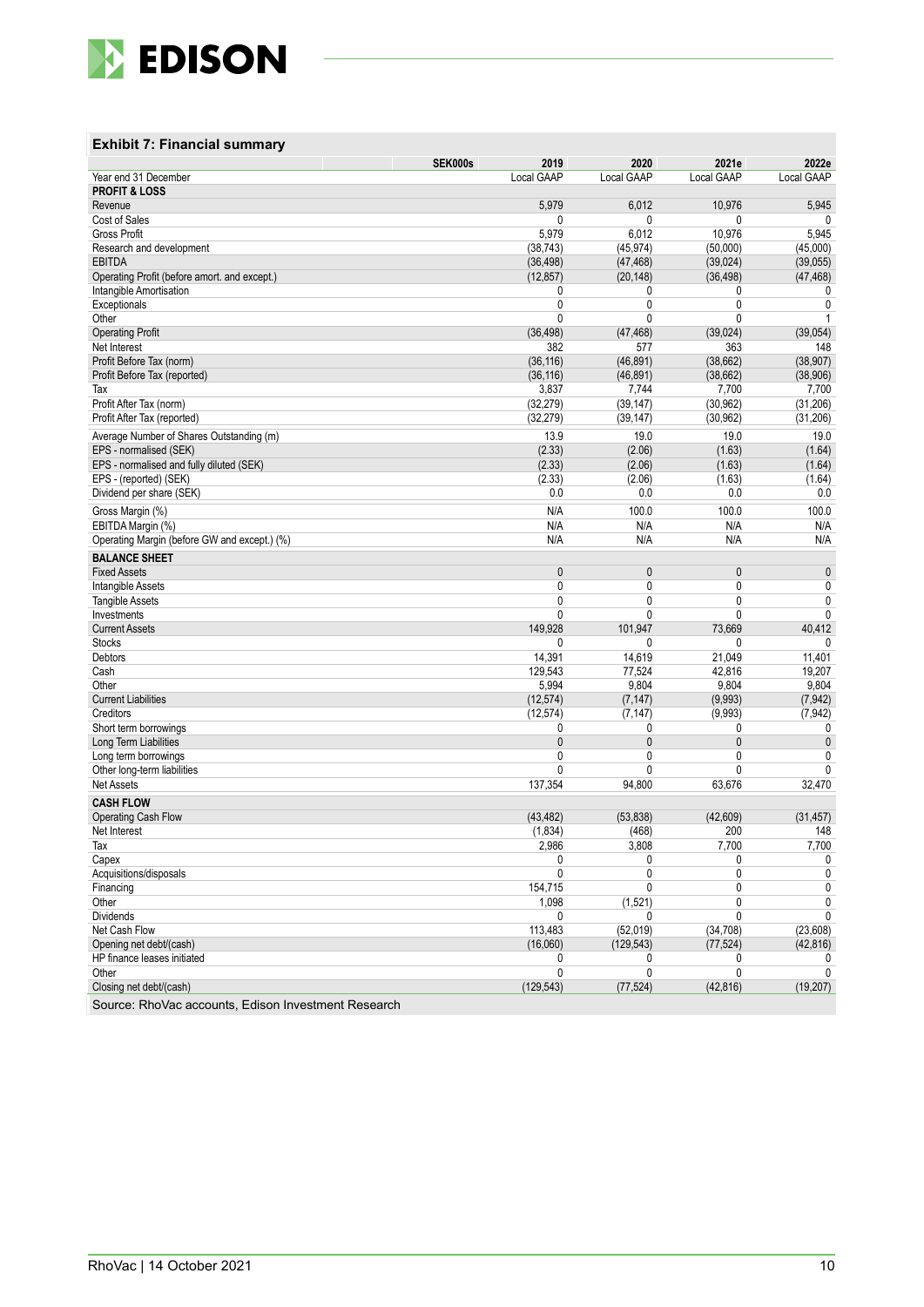

Medicon Village Scheelevägen 2 Lund Sweden +46 73-751 72 78 www.rhovac.com/

#### **Management team**

#### **CEO: Anders Månsson CFO: Henrik Stage**

Anders Månsson has extensive experience of the pharmaceutical world, both internationally and locally. He has worked in senior positions in major pharmaceutical companies in Sweden, Denmark, the UK and Switzerland. His focus was on sales and marketing, as well as on business development including distribution and licence agreements, divestments and acquisition agreements worth over several billion Swedish kronor. In recent years, he has also held a number of board positions in biotech/life science in southern Sweden.

### **Chief Development Officer: Steffen Wad Jørgensen**

Steffen Wad Jørgensen has a pharmacy degree, as well as a PhD in immunology and clinical chemistry. He has extensive experience in formulation development and analysis, as well as project coordination of both early and late clinical development projects. During his time at Lundbeck, Wad Jørgensen held significant positions in corporate project management and business development.

#### **Contact details Revenue by geography**

#### N/A

Henrik Stage has an MSc in finance and more than 25 years' experience in leading biotechnology and finance sector positions. His background includes several pharmaceutical deals and he was involved in the successful exit of Santaris Pharma, which was sold to Roche for US\$450m in 2014. Mr Stage is a part-owner of Ventac Holdings (Cyprus), which owns shares in RhoVac.

| Principal shareholders        | (%)   |
|-------------------------------|-------|
| Rutger Arnhult                | 20.41 |
| Nordic Cross Asset Management | 10.66 |
| Anders Ljungqvist             | 7.56  |
| Avanza Pension                | 4.28  |
| Göran Källebo                 | 3.34  |
| Nordnet Pensionsförsäkring    | 2.43  |
|                               |       |